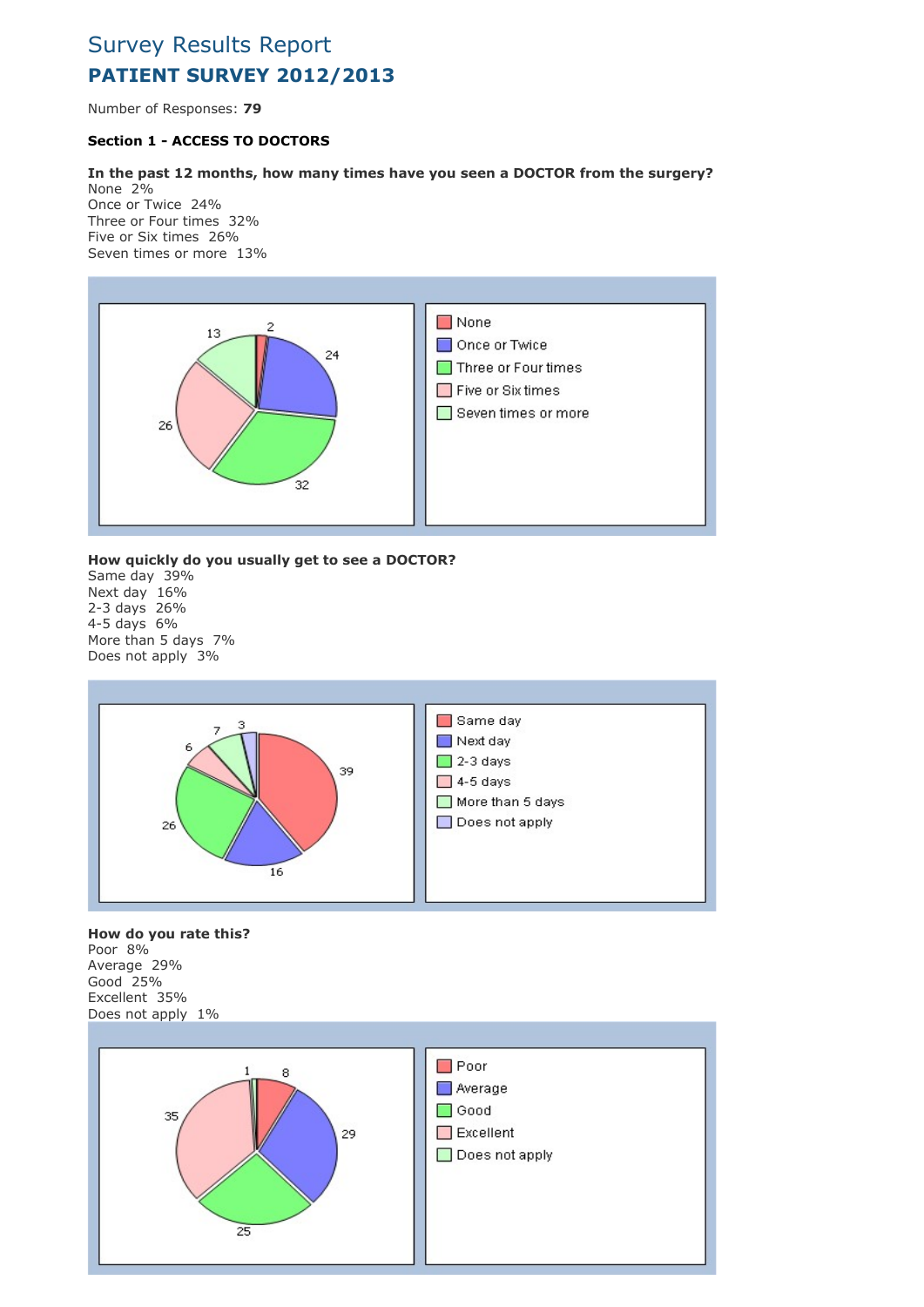If you need to see a DOCTOR urgently, can you normally get seen on the same day? Yes 70% No 10% Never needed to 15% Does not apply 3%



In general, how often do you see the DOCTOR you want to see ? Always 16% Amost always 39% Some of the time 32% Almost never 8% Never 0% No response 5%



# How do you rate this? Poor 10%

Average 30% Good 32% Excellent 22% No response 6%

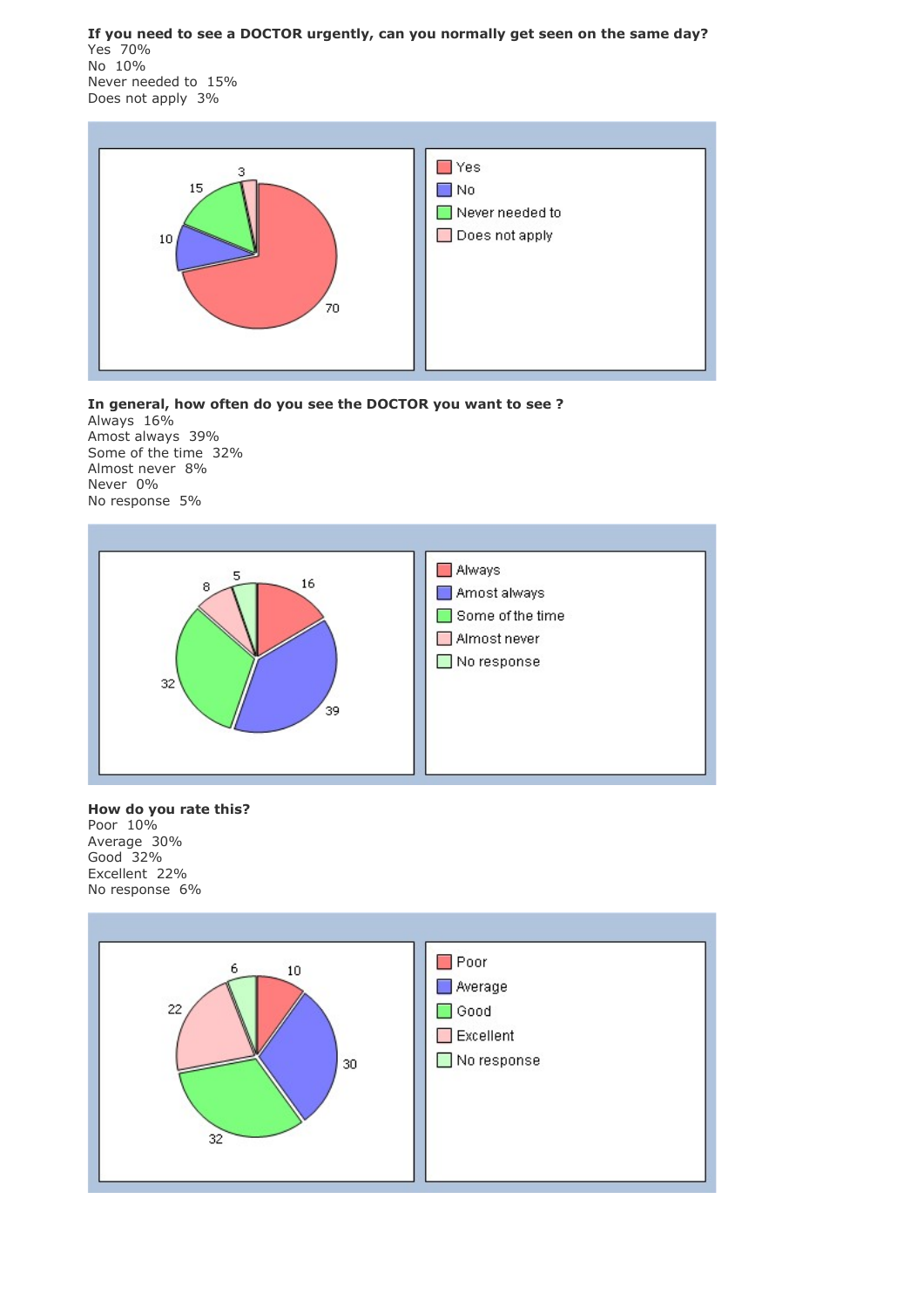## Section 2 - CARE BY DOCTORS What was the name of the DOCTOR you saw most recently?

Dr Easton 26% Dr Colgate 25% Dr Richter 11% Dr Flowerdew 11% Dr Smith 11% Dr Walter 6% Dr Barnes (maternity cover for Dr Flowerdew) 6% No response 4%



# Thinking of the named DOCTOR you saw recently, rate how thoroughly they asks about your symptoms and how you are feeling?

Poor 7% Average 10% Good 26% Excellent 53% No response 4%



#### Thinking of the named DOCTOR you saw recently, rate how well they listen to what you said? Poor 6%

Average 11% Good 21% Excellent 59% No response 3%

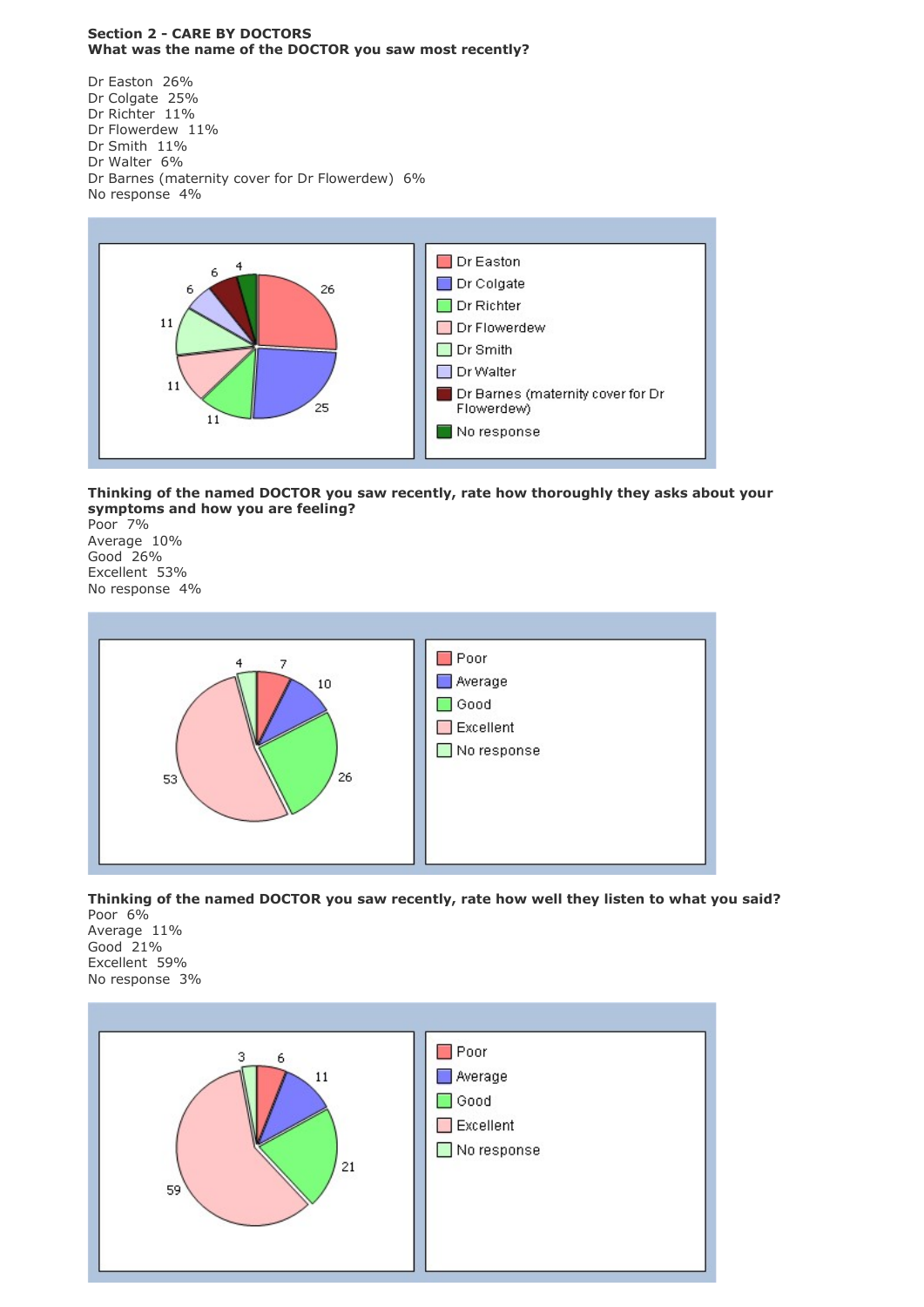Thinking of the named DOCTOR you saw recently, rate how well they put you at ease during your consultation/examination?

Poor 6% Average 7% Good 24% Excellent 58% No response 5%



Thinking of the named DOCTOR you saw recently, rate how well they explain your health problems or any treatment that you needed?

Poor 6% Average 15% Good 24% Excellent 54%



Thinking of the named DOCTOR you saw recently, rate how well they involved you in the decisions about your care?

Poor 6% Average 15% Good 24% Excellent 51% No response 4%

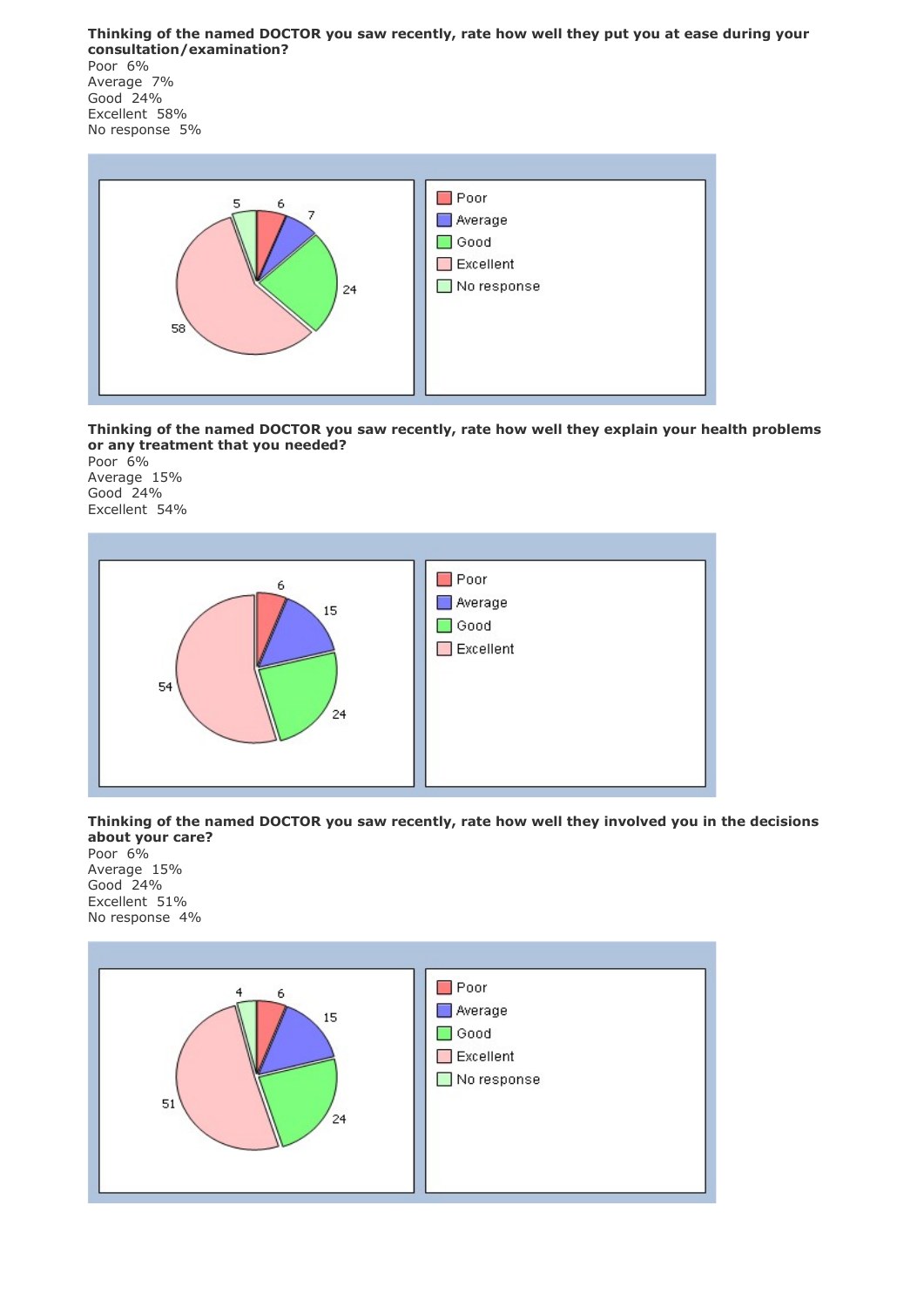Thinking of the named DOCTOR you saw recently, rate their patience with your questions or worries? Poor 7% Average 8% Good 26% Excellent 55% No response 4%



Thinking of the named DOCTOR you saw recently, rate their care and concern for you?

Poor 6% Average 13% Good 20% Excellent 56% No response 5%



Thinking of the named DOCTOR you saw recently, rate the amount of time they spent with you?

Poor 6% Average 15% Good 32% Excellent 44% No response 3%

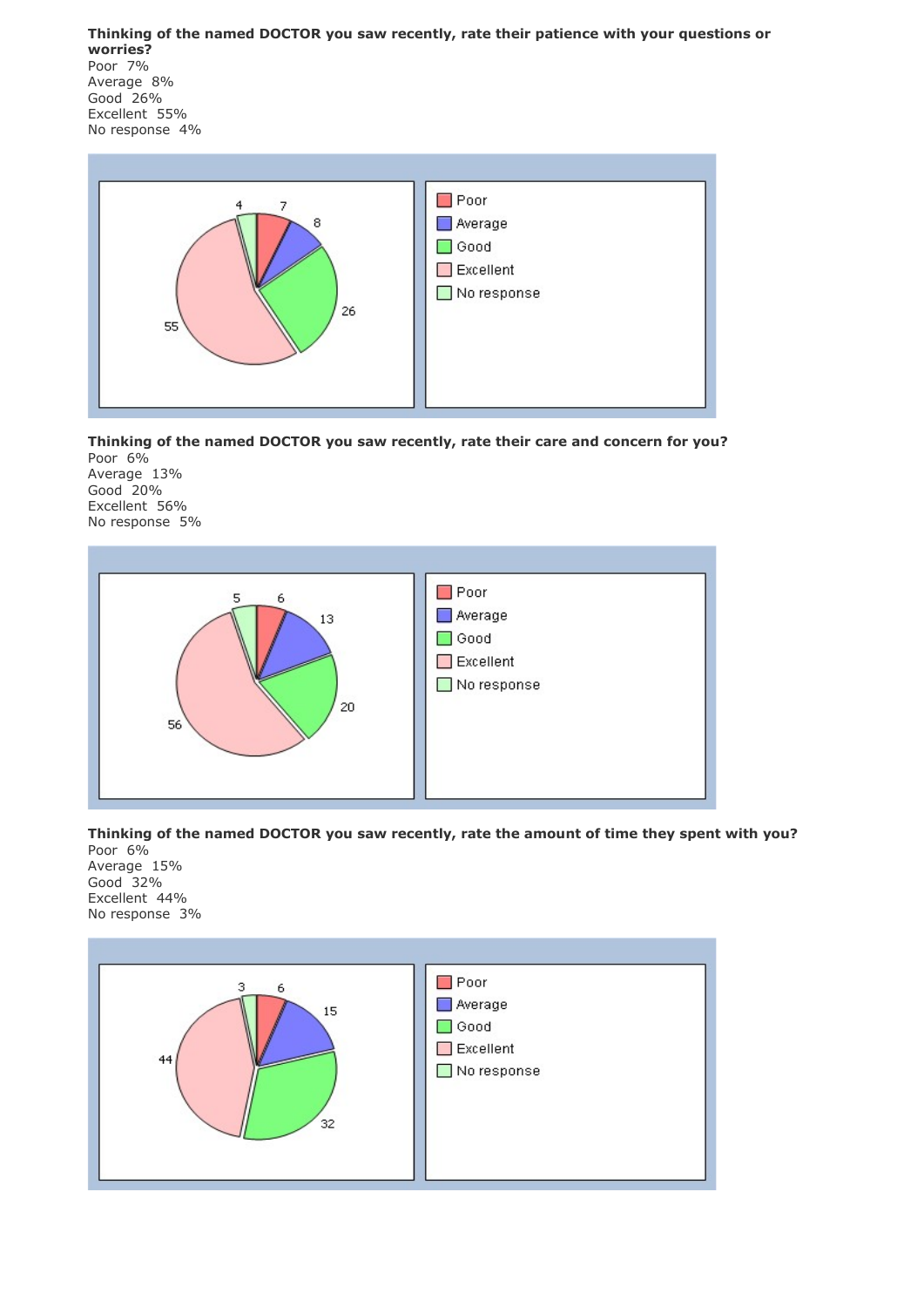#### Section 3 - CARE BY NURSES OR HEALTH CARE ASSISTANT What was the name of the NURSE or HEALTH CARE ASSISTANT (HCA) you saw most recently?

Marie Turner 7% Kate Bodrozic 8% Jill Woodhouse 10% Tracy Payne 7% Lisa Kiddie 18% No response 50%



Thinking of the nurse or HCA you saw recently, how do you rate how well they listened to what you had to say?

Poor 1% Average 3% Good 16% Excellent 40% No response 40%



Thinking of the nurse or HCA you saw recently, how do you rate how well they put you at ease during your consultation/treatment?

Poor 1% Average 3% Good 11% Excellent 43% No response 42%

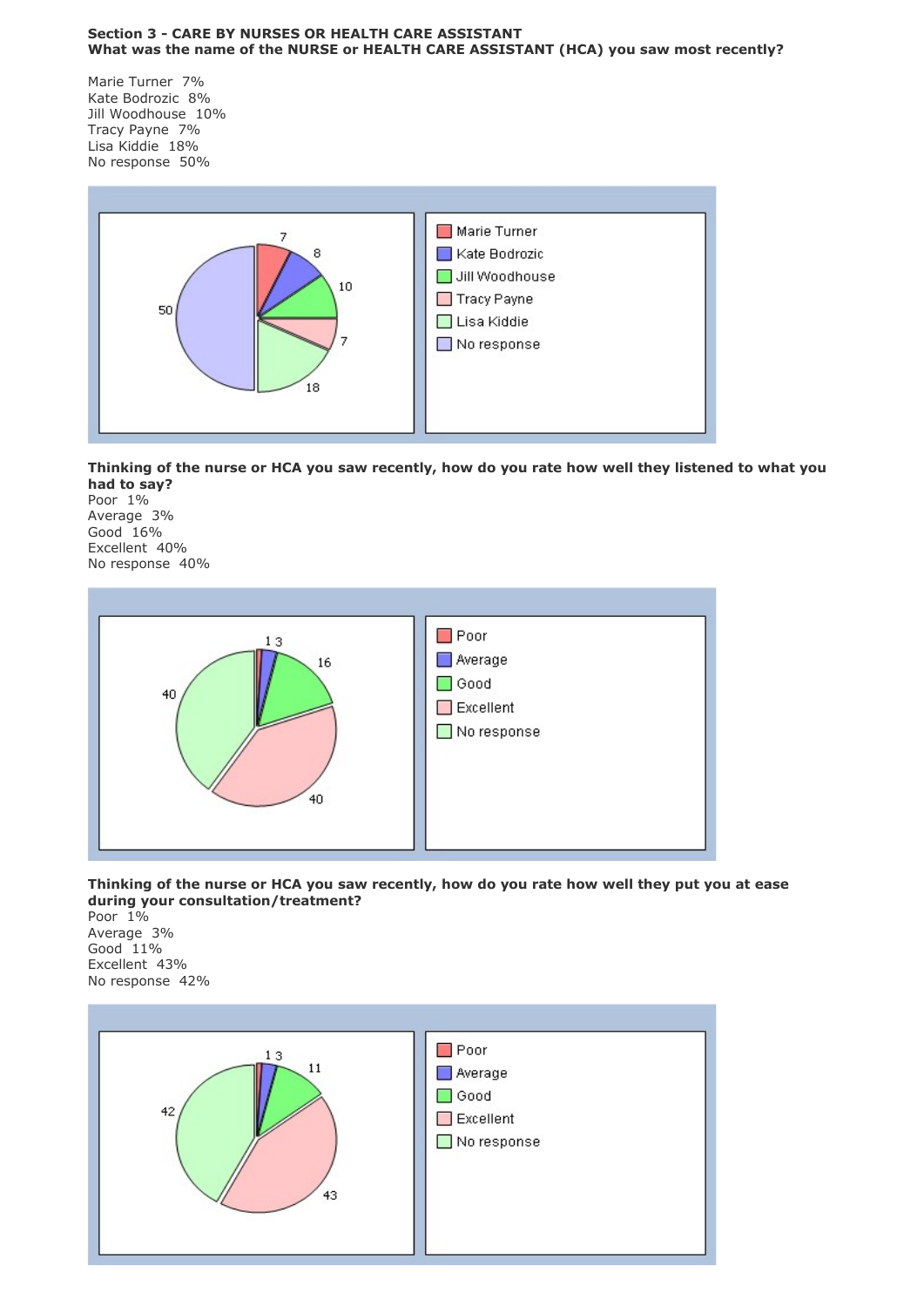## Thinking of the nurse or HCA you saw recently, how do you rate how well they explained the treatment that you needed?

Poor 0% Average 7% Good 10% Excellent 43% No response 40%



Thinking of the nurse or HCA you saw recently, how do you rate their patience with your questions or worries?

Poor 1% Average 3% Good 11% Excellent 44% No response 41%



Thinking of the nurse or HCA you saw recently, how do you rate the amount of time they spent with

you? Poor 1% Average 5% Good 12% Excellent 43% No response 39%

![](_page_6_Figure_8.jpeg)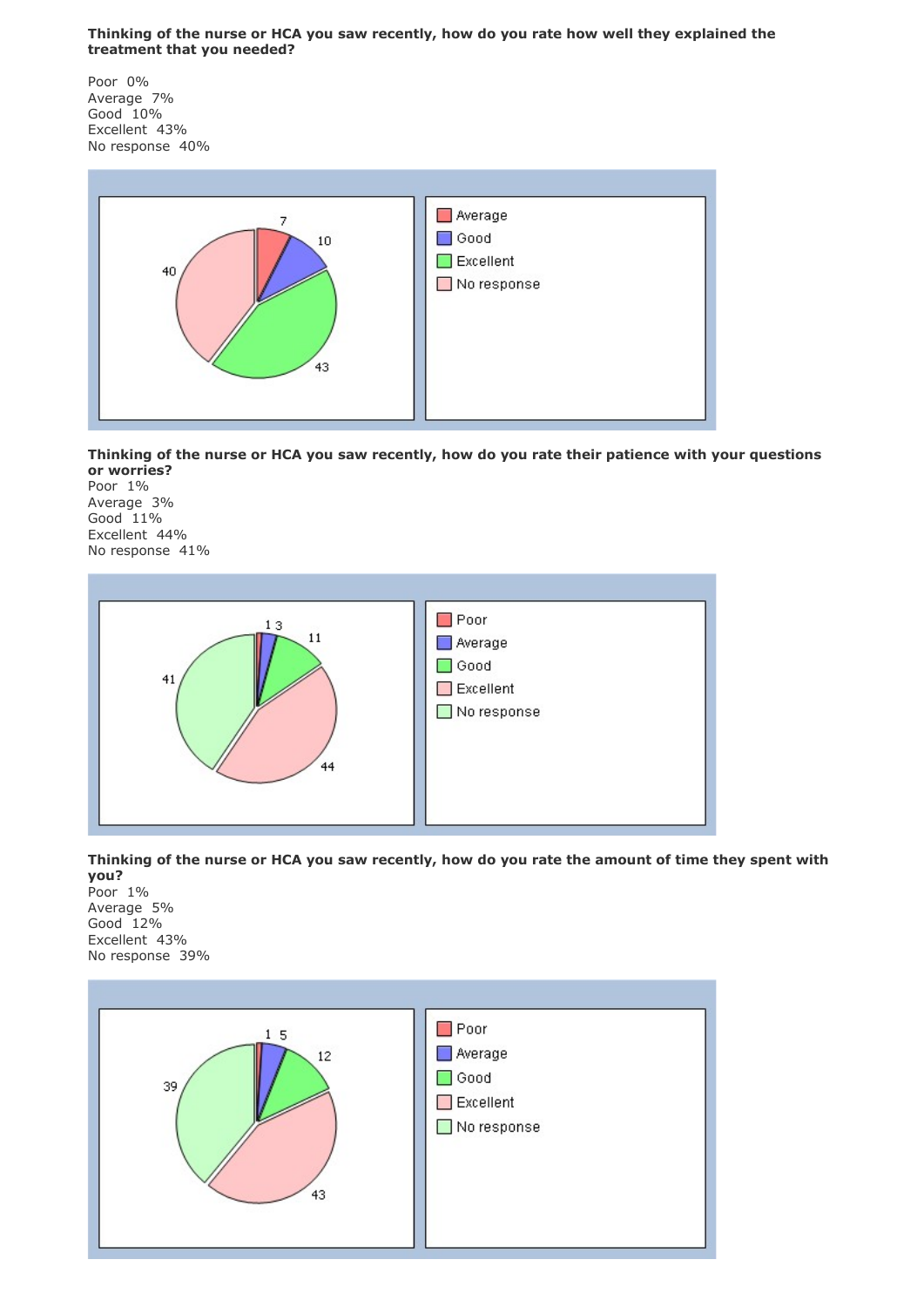### Section 4 - APPOINTMENTS Do your APPOINTMENTS usually begin on time?

Yes - no waiting at all 12%

- No up to 5 minuites late 20%
- No 6-10 minutes late 41%
- No 11-20 minutes late 20% No - 21-30 minutes late 0%
- No 31-45 minutes late 2%
- No more than 45 minutes late 2%

![](_page_7_Figure_7.jpeg)

#### How do you rate this? Poor 8% Average 43% Good 31% Excellent 15% No response 3%

![](_page_7_Figure_9.jpeg)

Section 5 - SURGERY How do you rate the way you are treated by the RECEPTIONIST at the surgery? Poor 10% Average 31% Good 31% Excellent 25% No response 3%

![](_page_7_Figure_11.jpeg)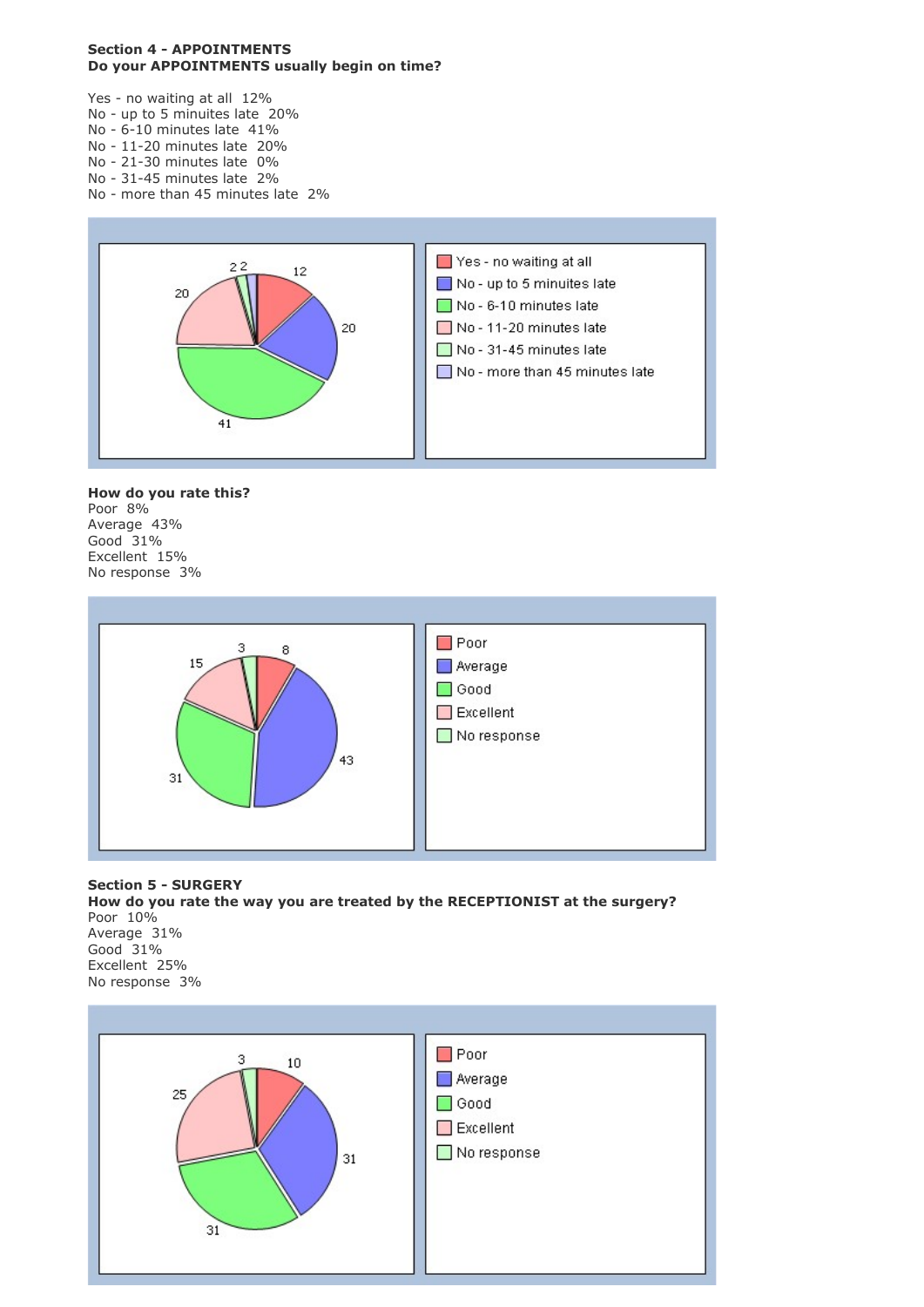When you have PHONED the surgery how do you rate the ability to get through to the surgery on the phone? Poor 25% Average 32% Good 30% Excellent 11% Does not apply 0%

![](_page_8_Figure_1.jpeg)

When you have PHONED the surgery how do you rate the ability to get telephone advice from a doctor?

Poor 10% Average 13% Good 15% Excellent 6% Does not apply 51% No response 5%

![](_page_8_Figure_4.jpeg)

#### When you ATTEND the surgery, is the waiting room usually WELL LIT? Yes 91% No 6% No response 3%

![](_page_8_Figure_6.jpeg)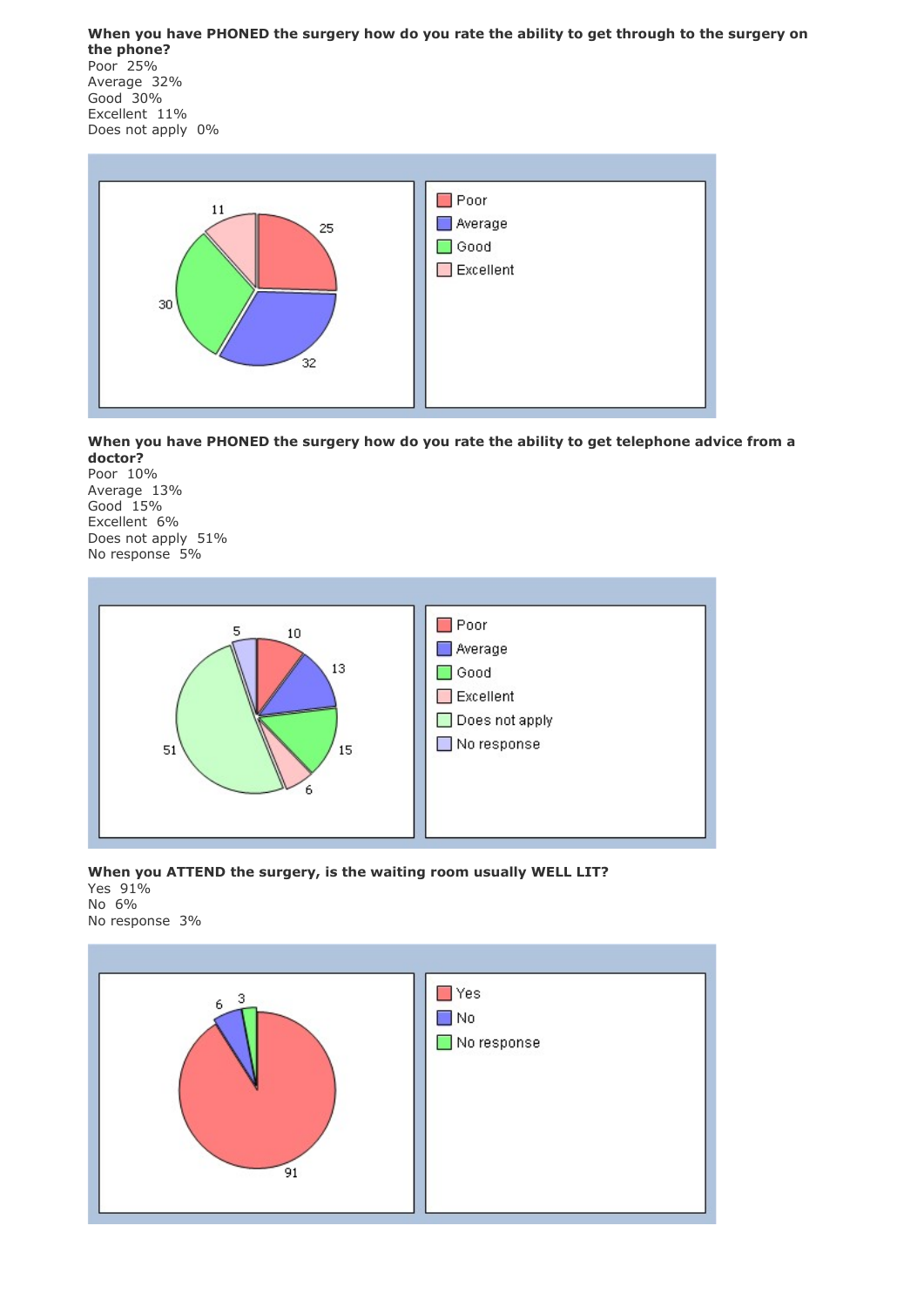When you ATTEND the surgery, is the waiting room usually COMFORTABLE?

Yes 92% No 5% No response 3%

![](_page_9_Figure_2.jpeg)

When you ATTEND the surgery, is the waiting room usually adequately SIGN POSTED? Yes 88% No 6%

No response 6%

![](_page_9_Figure_5.jpeg)

## When you ATTEND the surgery, is the waiting room usually WELL DECORATED? Yes 83% No 13% No response 4%

![](_page_9_Figure_7.jpeg)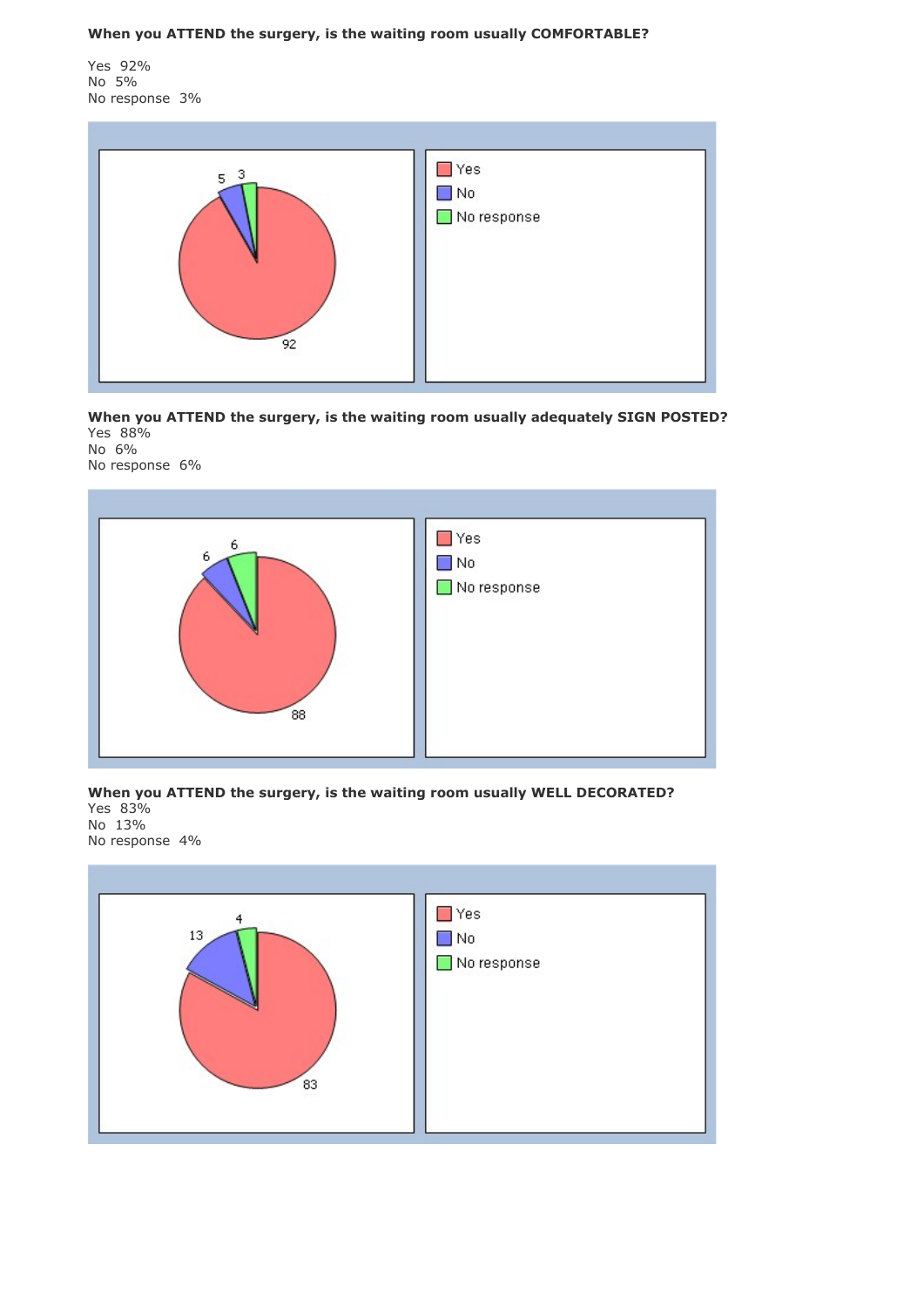When you ATTEND the surgery, does the waiting room usually have ENOUGH SEATS?

Yes 92% No 5% No response 3%

![](_page_10_Figure_2.jpeg)

When you ATTEND the surgery, does the waiting room usually have CLEAN, ACCESSIBLE TOILETS? Yes 91% No 1%

No response 8%

![](_page_10_Figure_5.jpeg)

When you ATTEND the surgery, does the waiting room usually have an up-to-date notice board? Yes 78% No 11%

No response 11%

![](_page_10_Figure_8.jpeg)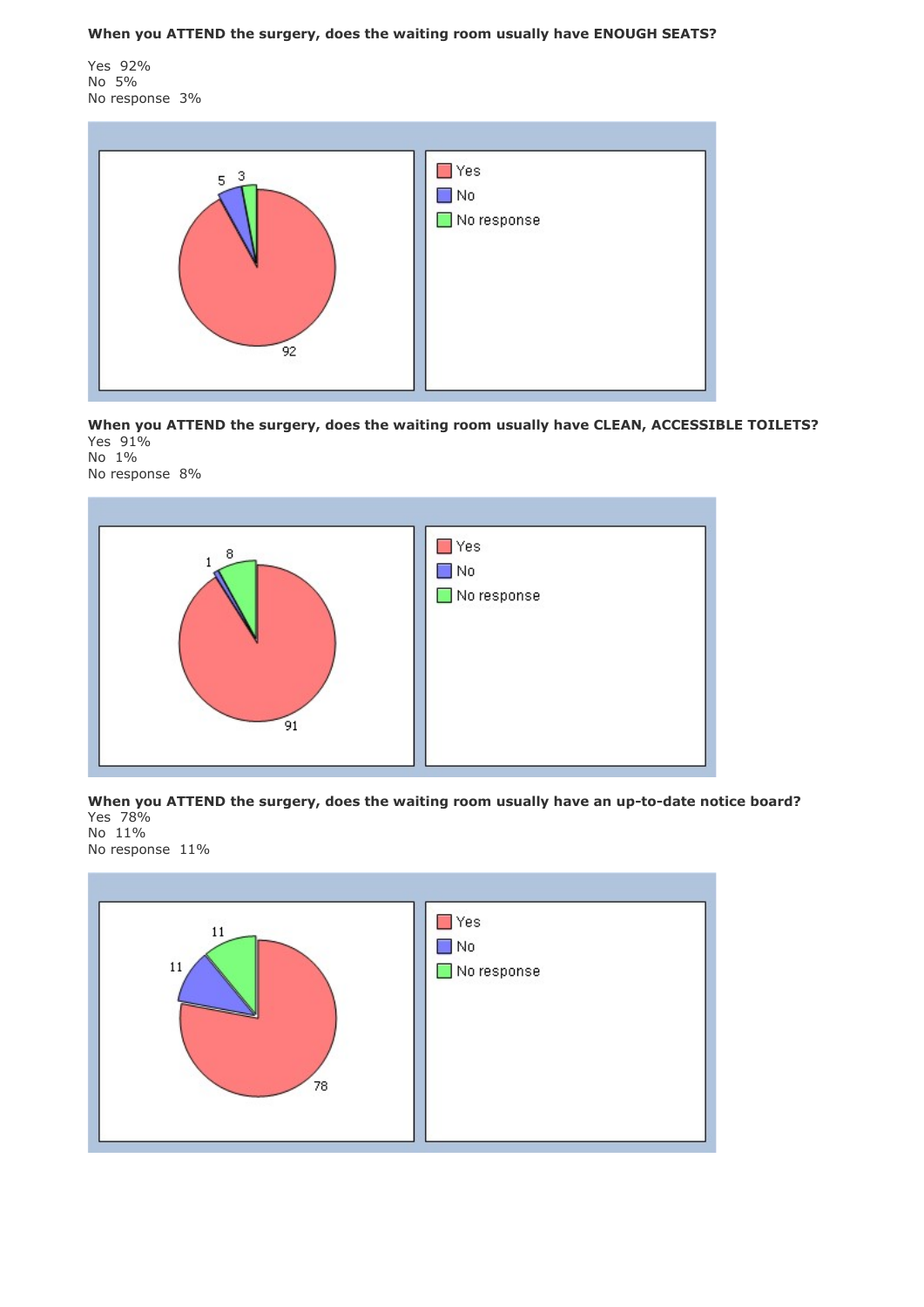When you ATTEND the surgery, does the waiting room usually have adequate room for wheelchairs?

Yes 82% No 7% No response 11%

![](_page_11_Figure_2.jpeg)

Do you have difficulties with access into the surgery building?

Yes 7% No 89% No response 4%

![](_page_11_Figure_5.jpeg)

All things considered, how do you rate the SURGERY?

Poor 3% Average 22% Good 36% Excellent 36%

![](_page_11_Figure_8.jpeg)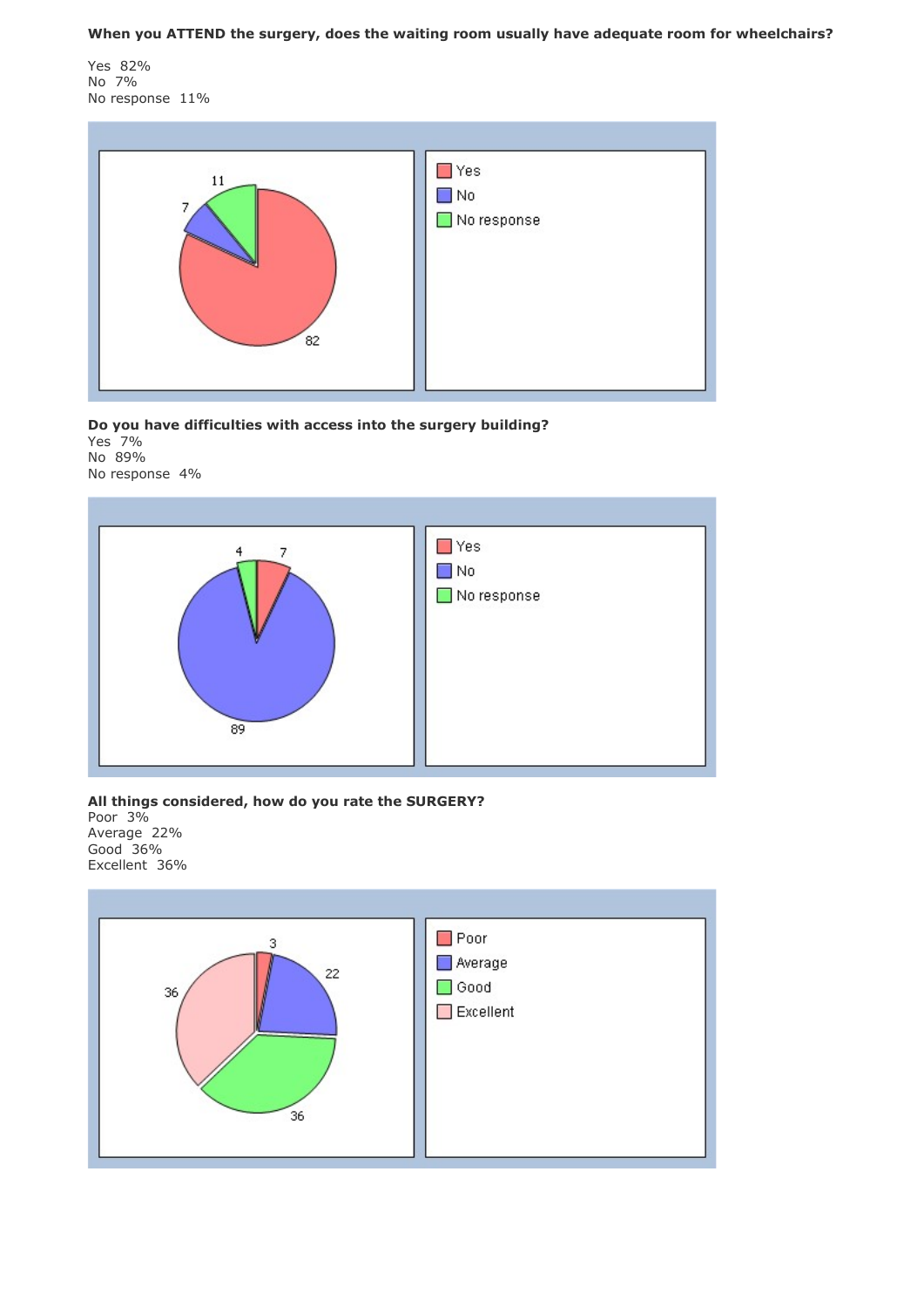## Section 6 - PATIENT REFERENCE GROUPS (PRG) - The surgery is continuing to develop a PRG, to give patients more participation in relation to the service and care you receive. Do you feel this would be beneficial?

Yes 64% No 6% Don't know 29%

![](_page_12_Figure_2.jpeg)

## Which form of group do you feel would be more beneficial?

Virtual - electronic forms of communication 54% Focus Groups - regular in-person meetings 31% No response 15%

![](_page_12_Picture_5.jpeg)

## The PRG requires patient representatives. Would you be willing to be part of this group?

Yes 11% No 43% Possibly 40% No response 6%

![](_page_12_Figure_8.jpeg)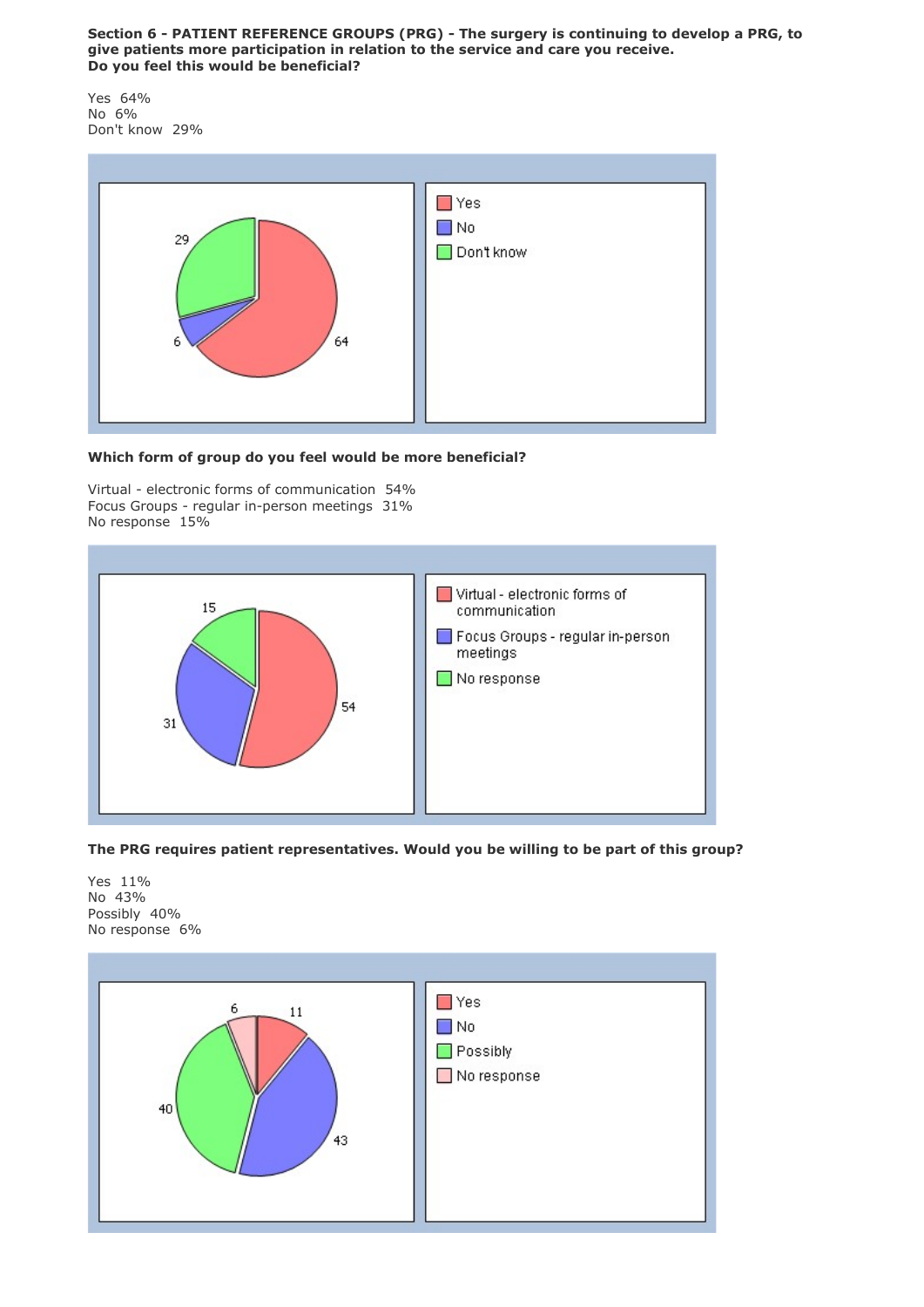If you are willing to be a member of the PRG, please complete our on-line registration form (go to GET INVOLVED link on website)

Section 7 - ABOUT YOU are you....

Male 40% Female 46% No response 14%

![](_page_13_Figure_3.jpeg)

# How old are you?

Under 17 1% 17-24 years 3% 25-34 years 13% 35-44 years 17% 45-54 years 18% 55-64 years 15% 65-74 years 13% 75-84 years 5% 85-90 years 1% 90+ years 0% No response 14%

![](_page_13_Figure_6.jpeg)

Do you have any long-term illness, infirmity or disability which limits your daily activities or the work you can do?

Yes 20% No 72%

![](_page_13_Figure_9.jpeg)